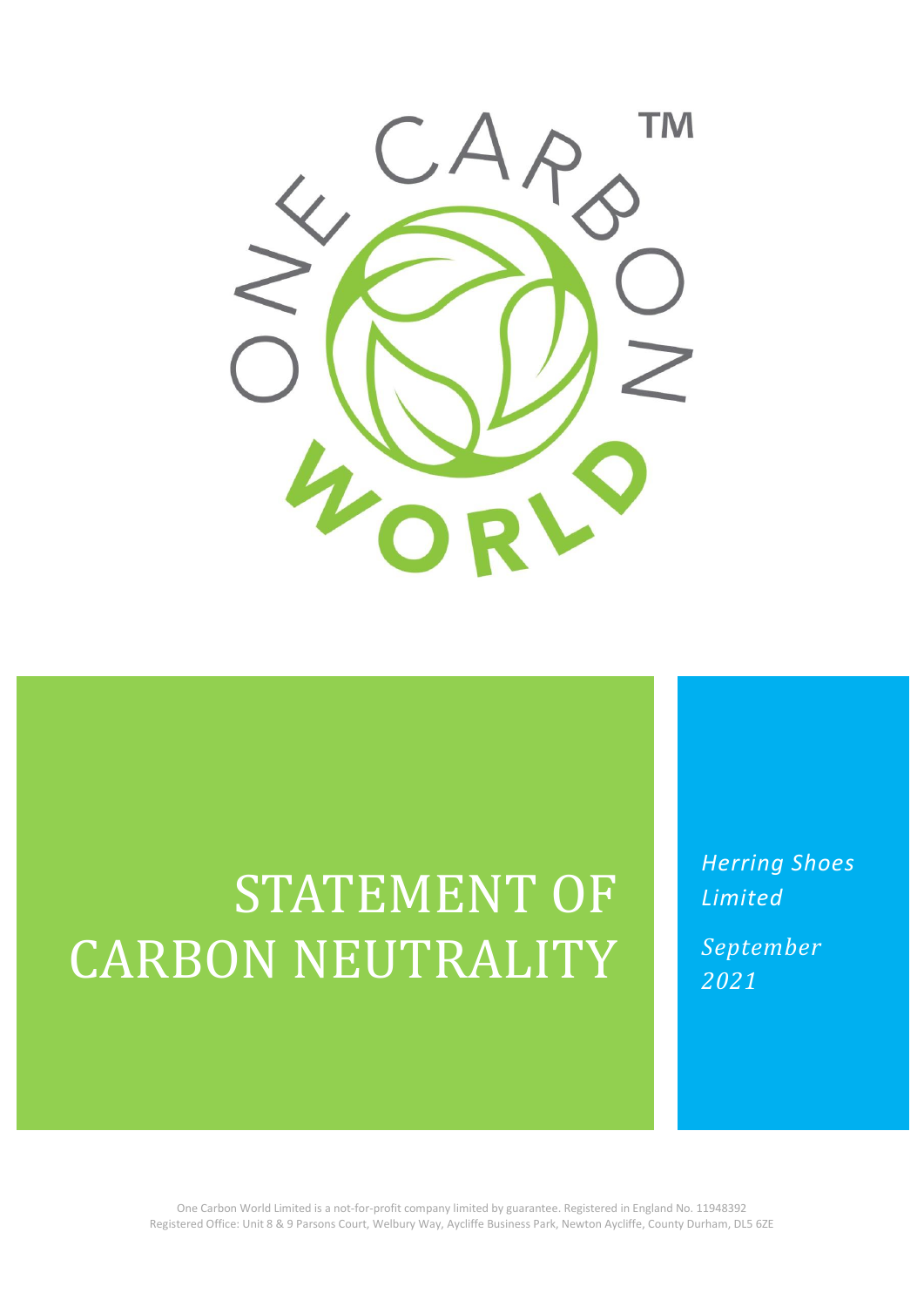

#### **Subject of Declaration**

The subject of this statement includes all activities under the Herring Shoes Limited operational control, covered under Scopes 1, 2 and 3 of The Greenhouse Gas Protocol: A Corporate Accounting and Reporting Standard (Revised Edition) as detailed within this report.

This statement is compatible with international standards ISO 14064 and PAS 2060.

#### **Carbon Neutrality**

Carbon neutrality refers to achieving net zero carbon dioxide emissions by balancing emissions with carbon removals (i.e. carbon offsetting). This is important as it allows global balancing of emissions while emissions reduction strategies are being implemented.

### **Why is Carbon Neutrality Important?**

To avoid the worst effects of climate change, we need to take responsibility for our impact and act now to limit global temperature increases to 1.5 degrees Celsius, or well below 2 degrees Celsius above pre-industrial levels.

As set out in the Paris Agreement, offsetting plays an important role for rapidly deploying environmental solutions where it is economically most viable. This helps to bridge the gap between now and the time our societies will be able to phase out Green House Gas (GHG) emitting technologies.

In that respect, the Paris Agreement aims to accelerate the transformative change needed to reach carbon neutrality, ensuring that countries around the world will be increasing their ambition and action over the second half of the twenty-first century, while also supporting the achievement of Sustainable Development Goals.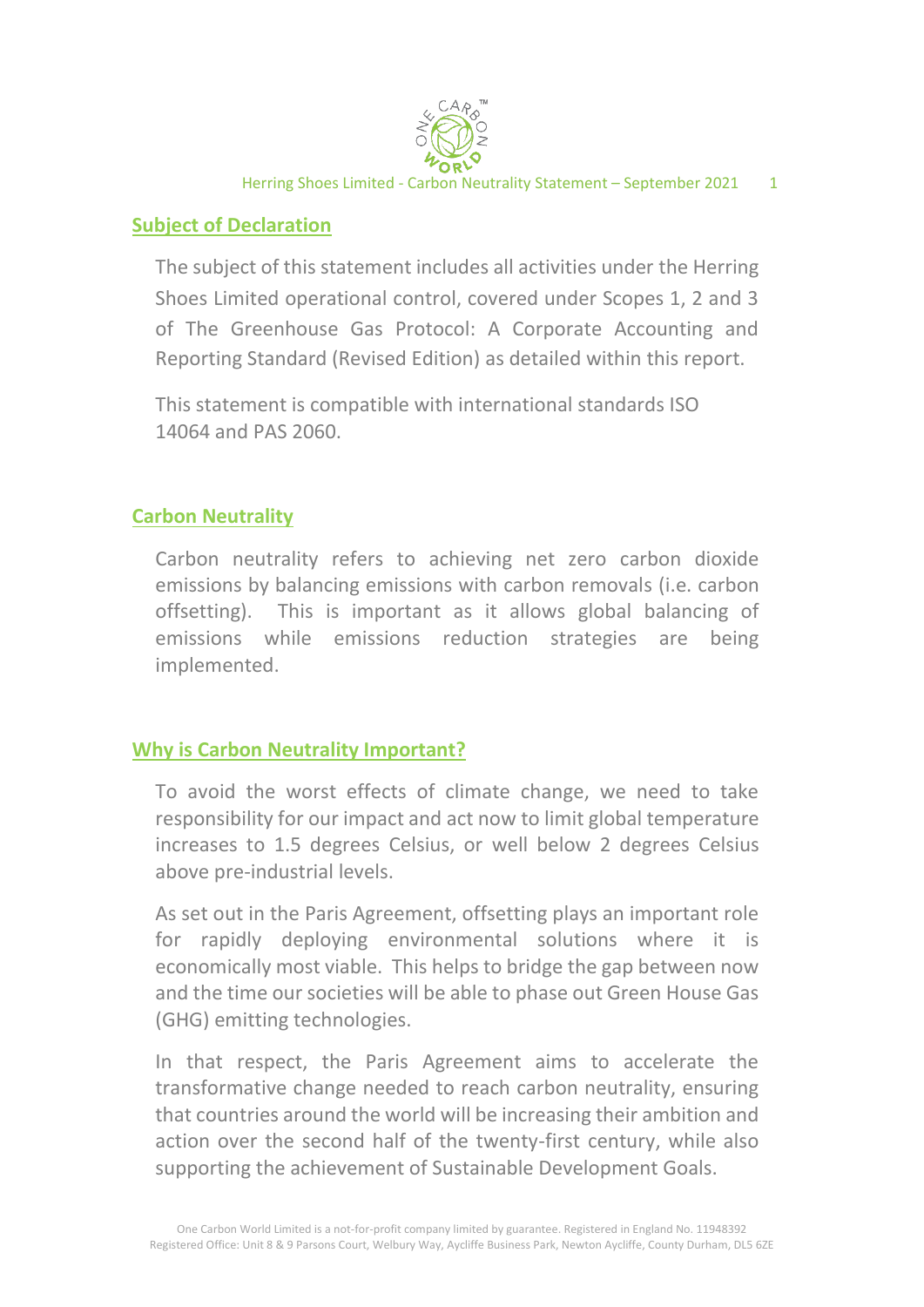

#### **Organisation details:**

**Herring Shoes Limited**

Unit 6 Station Yard Industrial Estate, Kingsbridge, Devon, TQ7 1ES



**Period during which the entity is demonstrating that carbon neutrality of the subject has been achieved:**

**1st February 2020 to 31st January 2021**

**Assessment validated by:**

One Carbon World Ltd.

**Recorded total GHG emissions during the measurement period:**

378.04 tons CO<sub>2e</sub>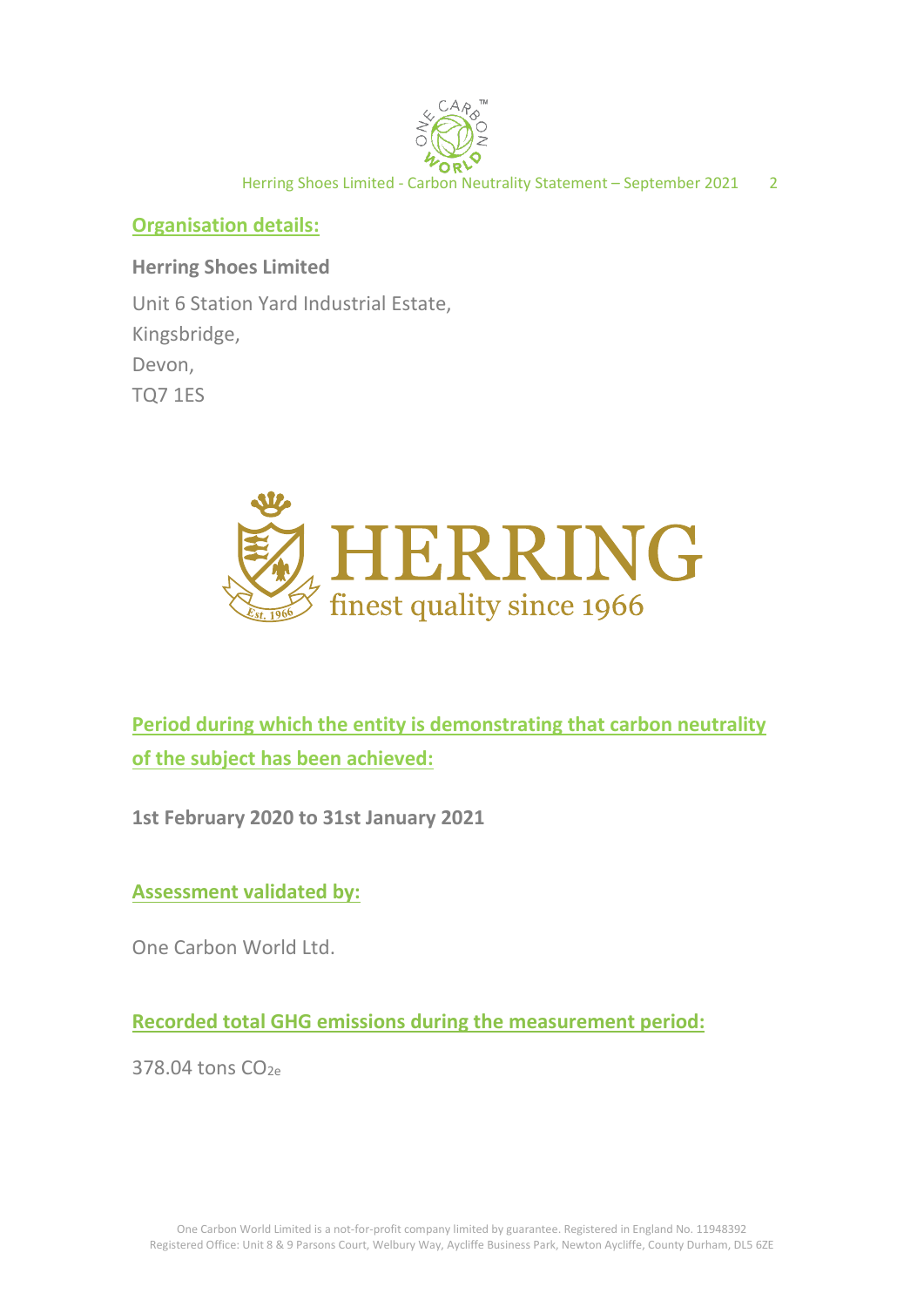

 $\leq$  CAR<sub>O</sub><sup>m</sup><br>  $\leq$  CAR<sub>O</sub><br>  $\leq$  C<sub>OR</sub><sub>L</sub>O<br>
Herring Shoes Limited - Carbon Neutrality Statement – September 2021 3

#### **Activities/Emissions included in footprint:**

| <b>Activity Type</b>                                          | 2020 Total Tons CO <sub>2e</sub> |
|---------------------------------------------------------------|----------------------------------|
| $CO2e$ emissions from Business travel-land                    | 2.25                             |
| $CO2e$ emissions from Fuels                                   | 0.72                             |
| $CO2e$ emissions from Postage and Courier Services            | 329.78                           |
| CO <sub>2e</sub> emissions from Purchasing Goods and Services | 41.18                            |
| $CO2e$ emissions from Transmission and distribution           | 0.24                             |
| $CO2e$ emissions from UK electricity                          | 2.75                             |
| $CO2e$ emissions from Water supply                            | 0.03                             |
| $CO2e$ emissions from Water treatment                         | 0.06                             |
| $CO2e$ emissions from WTT- business travel-land               | 0.54                             |
| $CO2e$ emissions from WTT- fuels                              | 0.09                             |
| $CO2e$ emissions from WTT- UK & overseas elec                 | 0.41                             |
| Total Emissions tCO <sub>2e</sub>                             | 378.04                           |
| Neutralised by Carbon Credits From Projects tCO <sub>2e</sub> | 379.00                           |
| <b>Total Net Emissions tCO<sub>2e</sub></b>                   | 0                                |
| <b>Result</b>                                                 | <b>Carbon Neutral</b>            |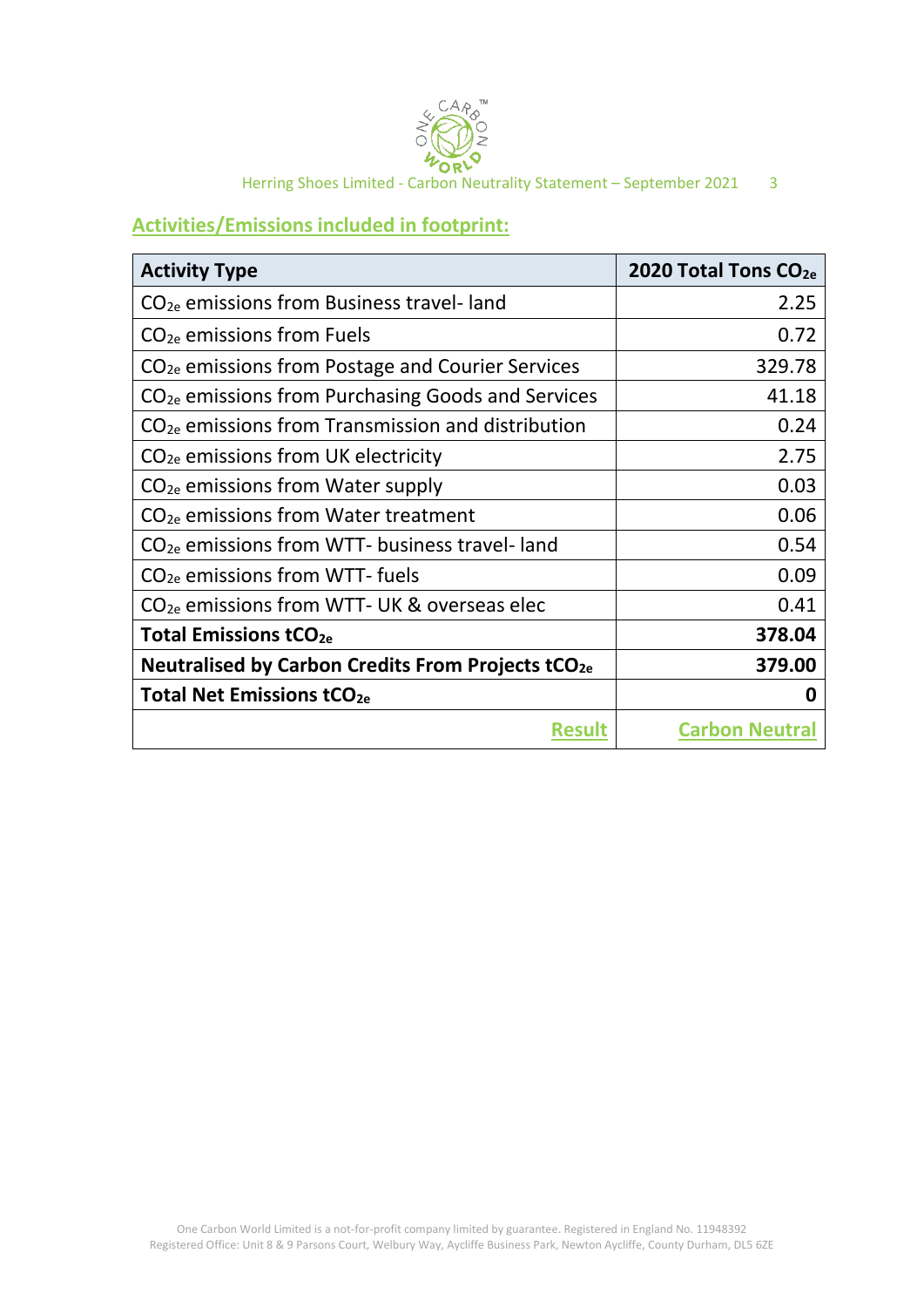

Herring Shoes Limited - Carbon Neutrality Statement – September 2021 4

#### **Method Used to Achieve Carbon Neutrality:**



50 tCO2e off-set through retirement of 50 Voluntary Carbon Credits from 'Weyerhaeuser Forest Plantations on degraded grasslands under extensive grazing'.

329 tCO<sub>2e</sub> off-set through retirement of 329 through climate protection projects (by DHL).

The carbon neutrality of the activities under the operational control of Herring Shoes Limited, listed in this Statement, has been achieved in accordance with the One Carbon World Carbon Neutral International Standard, for the period 1st February 2020 to 31st January 2021.

Signed:

arizone

Andrew Bowen CEO I One Carbon World Ltd. 2<sup>nd</sup> September 2021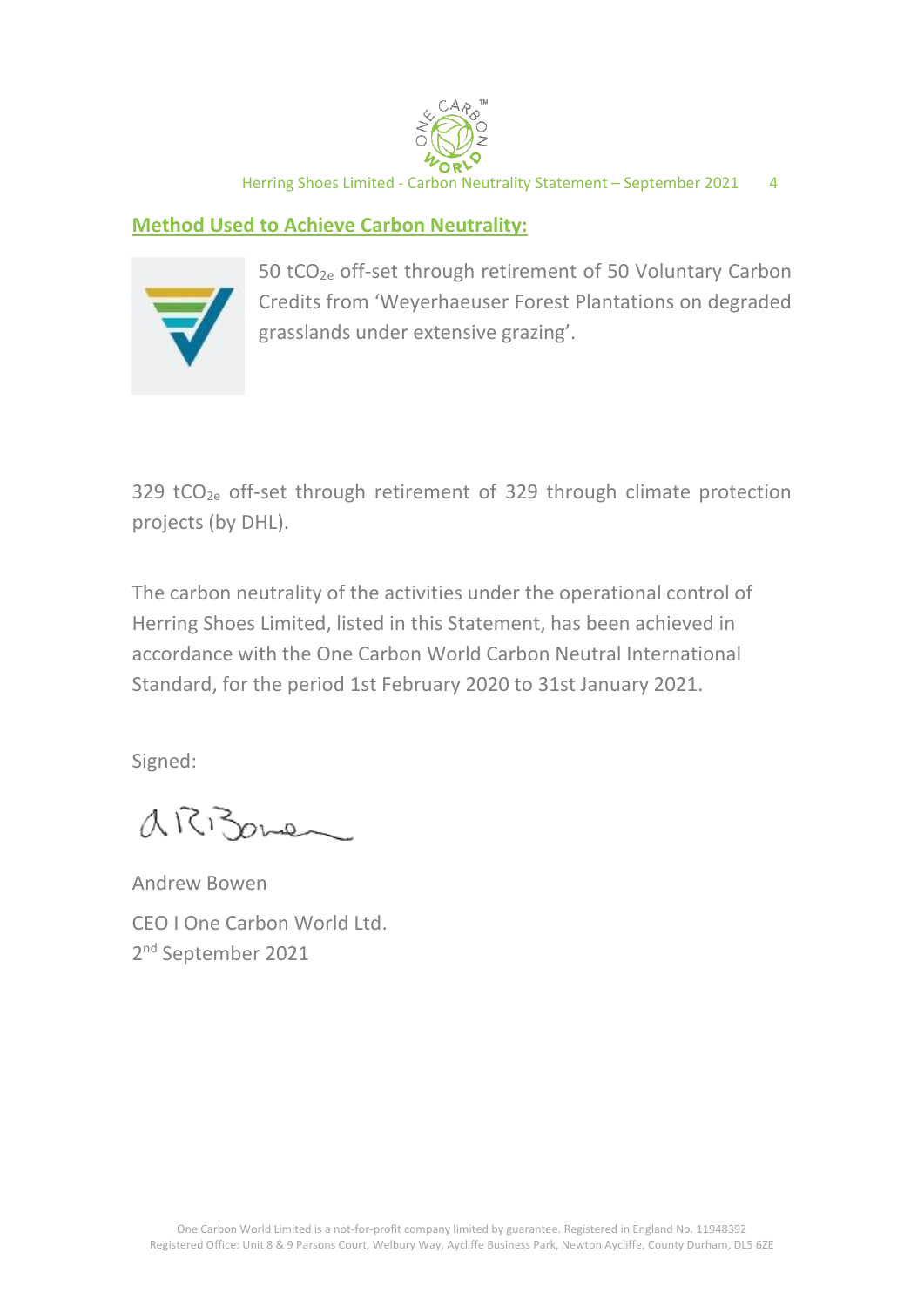

Herring Shoes Limited - Carbon Neutrality Statement – September 2021 5

Carbon Credit Retirement Certificate from Verified Emission Reductions (VERs)

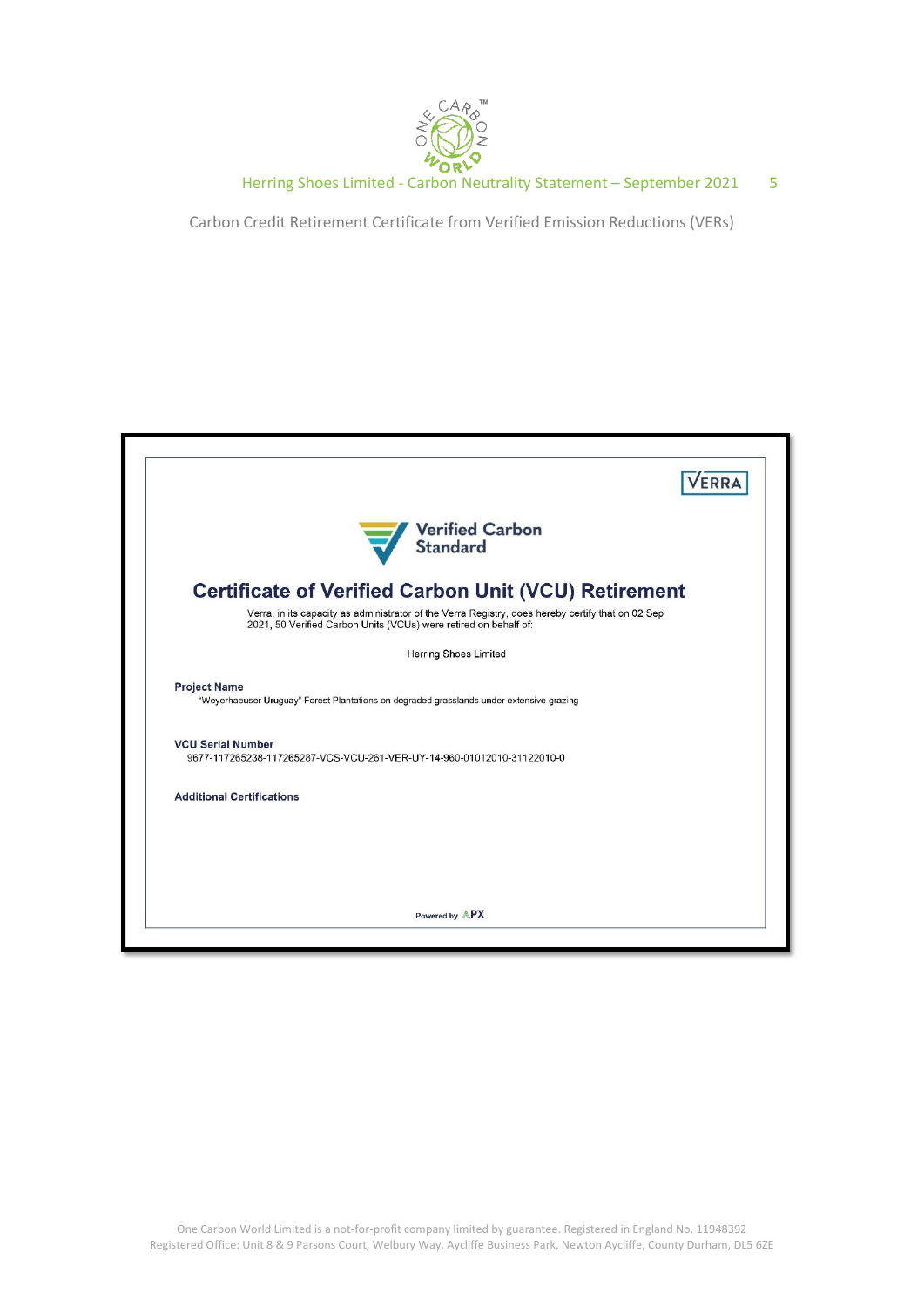



## **CERTIFICATE 2020**

#### **Herring Shoes**

offset a total of 329,775.98 kg CO<sub>2</sub>e for 2020 with GoGreen Climate Neutral services.

Deutsche Post DHL Group has offset the greenhouse gas emissions generated by transportation and logistics through climate protection projects:

Efficient stoves, Lesotho (CDM 5482, GS 913) Energy from biomass, Brazil (GS 1042) Household biogas, Vietnam (GS 1083) Borehole rehabilitation, Eritrea (GS 1247)

Waterfilters, Guatemala (GS 1321) Hydro energy, Laos (GS 2707) Energy from landfill gas, Chile (GS 3976) Wind energy, Aruba (GS 816), India (GS 4603)

Further information on the GoGreen climate protection projects can be found at: dpdhl.com/gogreen-projects

Michiel Greeven **Executive Vice President Sales Express Global & Europe** 

This certificate is issued by Deutsche Post DHL Group. The greenhouse gas emissions stated on this certificate (reported as  $CO_2e^*$ ) include emissions from transport and logistics as well as upstream emissions from fuel the "Greenhouse Gas Protocol - Product Life Cycle Accounting and Reporting Standard" for the period of 01.01.2020 to 31.12.2020.

\* CO2e: The CO2 equivalents for our emissions offset include carbon dioxide (CO2) as well as further GHG emissions such as methane (CH4)









One Carbon World Limited is a not-for-profit company limited by guarantee. Registered in England No. 11948392 Registered Office: Unit 8 & 9 Parsons Court, Welbury Way, Aycliffe Business Park, Newton Aycliffe, County Durham, DL5 6ZE